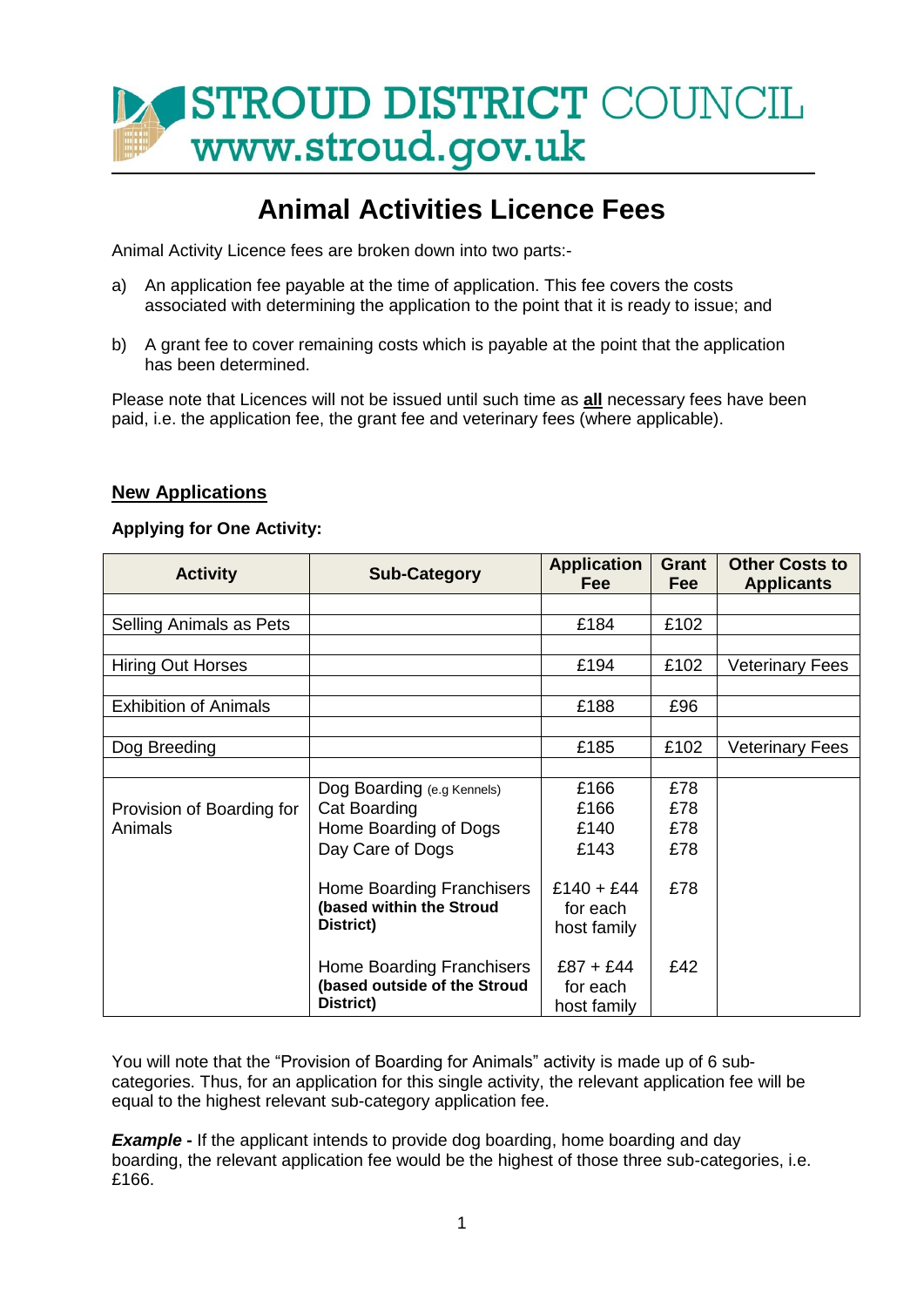#### **Applying for Multiple Activities:**

Where more than one animal activity is to be applied for, the fees may be calculated as follows:-

- a) The applicant should identify the relevant animal activities in question and ascertain the application fees as if applying for them as single activities. The first part of the application fee will then be the higher of those two charges.
- b) A supplementary activity application fee for the other activity should then be added to produce a total application fee for the two activities. Supplementary application fees are shown in the table below:-

| <b>Supplementary</b><br><b>Activity</b> | <b>Sub-Category</b>   | <b>Supplementary</b><br><b>Activity</b><br><b>Application Fee</b> | <b>Other Costs to</b><br><b>Applicants</b> |
|-----------------------------------------|-----------------------|-------------------------------------------------------------------|--------------------------------------------|
|                                         |                       |                                                                   |                                            |
| Selling Animals as Pets                 |                       | £100                                                              |                                            |
|                                         |                       |                                                                   |                                            |
| <b>Hiring Out Horses</b>                |                       | £113                                                              | <b>Veterinary Fees</b>                     |
|                                         |                       |                                                                   |                                            |
| <b>Exhibition of Animals</b>            |                       | £103                                                              |                                            |
|                                         |                       |                                                                   |                                            |
| Dog Breeding                            |                       | £94                                                               | <b>Veterinary Fees</b>                     |
|                                         |                       |                                                                   |                                            |
|                                         | Dog Boarding          | £89                                                               |                                            |
| Provision of Boarding                   | <b>Cat Boarding</b>   | £89                                                               |                                            |
| for Animals                             | Home Boarding of Dogs | £67                                                               |                                            |
|                                         | Day Care of Dogs      | £67                                                               |                                            |

c) The grant fee for the "higher" cost activity [identified in a)] would then also be payable at the time of determination.

**Example:** If an applicant wishes to apply for both dog breeding and dog boarding, the appropriate fees are calculated as follows:-

- a) The single activity application fees are £185 for dog breeding and £166 for dog boarding. Choose the higher fee  $\rightarrow$  £185.
- b) The other activity is dog boarding so choose the Supplementary Activity Application Fee for dog boarding which is £89. Add the two fees together to produce a total.

Total application fee =  $£185 + £89 = £274$ .

c) The grant fee for the higher charge activity (dog breeding) would be £102.

In this example, veterinary fees associated with the dog breeding activity would also be recharged to the applicant.